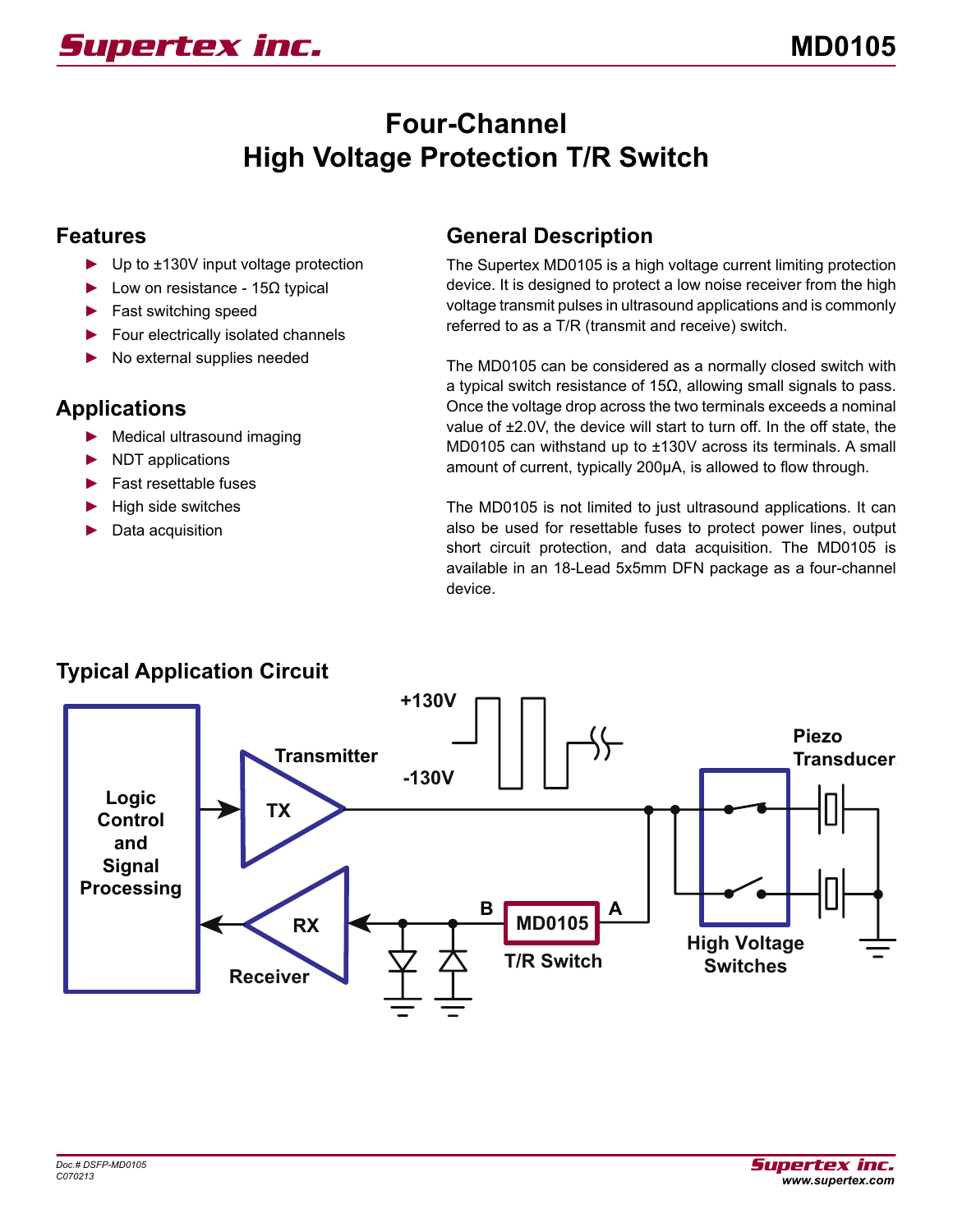# **Ordering Information**

| <b>Part Number</b> | Package           | Packing   |  |  |
|--------------------|-------------------|-----------|--|--|
| MD0105K6-G         | 18-Lead DFN (5x5) | 490/Trav  |  |  |
| MD0105K6-G M932    | 18-Lead DFN (5x5) | 2500/Reel |  |  |



## **Absolute Maximum Ratings**

| <b>Parameter</b>                                        | Value                                |
|---------------------------------------------------------|--------------------------------------|
| $V_{\alpha}$ - $V_{\alpha}$ , Differential voltage drop | 0 to $±140V$                         |
| Maximum junction temperature                            | $+125^{\circ}$ C                     |
| Storage temperature range                               | -65 $^{\circ}$ C to 150 $^{\circ}$ C |
| Power dissipation, 18-Lead DFN <sup>2</sup>             | 1.6W                                 |

*Notes:*

*1. Absolute Maximum Ratings are those values beyond which damage to the device may occur. Functional operation under these conditions is not implied. Continuous operation of the device at the absolute rating level may affect device reliability. All voltages are referenced to device ground.*

*2. Mounted on FR4 board, 25mm x 25mm x 1.57mm*

## **Typical Thermal Resistance**

| Package     | θ                |
|-------------|------------------|
| 18-Lead DFN | $30^{\circ}$ C/W |

#### **Electrical Characteristics**

*(TJ = 25ºC, unless otherwise specified)*

| Sym                                  | <b>Parameter</b>                            | Min                      | <b>Typ</b>               | Max    | <b>Units</b> | <b>Conditions</b>               |
|--------------------------------------|---------------------------------------------|--------------------------|--------------------------|--------|--------------|---------------------------------|
| $V_{A-B}$                            | Max. differential input voltage from A to B | ±130                     | $\overline{\phantom{a}}$ |        | V            | $I_{A-B} = \pm 1.0 \text{mA}$   |
| $R_{\rm sw}$                         | Switch ON resistance from A to B            | $\qquad \qquad -$        | 15                       |        | Ω            | $I_{A-B} = \pm 5.0 \text{mA}$   |
| $V_{TRIP}$                           | $V_{A-B}$ trip point to turn off            | $\overline{\phantom{0}}$ | ±1.0                     | ±2.0   | V            | $---$                           |
| $V_{OFF}$                            | Switch turn off voltage                     | $\overline{\phantom{0}}$ | ±2.0                     |        | V            | $I_{A-B}$ = $\pm$ 1.0mA         |
| $I_{A-B(OFF)}$                       | Switch off current                          |                          | ±200                     | ±300   | μA           | $V_{A-B} = \pm 130V$            |
| $P$ EAK                              | Peak switching current                      | $\qquad \qquad$          | ±60                      |        | mA           | $---$                           |
| $T_{\text{OFF}}$                     | Turn off time                               | $\qquad \qquad$          | $\overline{\phantom{a}}$ | 20     | ns           | $---$                           |
| $T_{_{ON}}$                          | Turn on time                                |                          | $\overline{\phantom{a}}$ | 20     | ns           | $---$                           |
| $C_{SW(ON)}$                         | Switch ON capacitance from A to B           |                          | 21                       |        | pF           | $SW = ON$                       |
| $\text{C}_{\text{SW(OFF)}}$          | Switch OFF capacitance from A to B          | $\blacksquare$           | 15                       |        | pF           | $V_{sw}$ = 25V                  |
| <b>BW</b>                            | Small signal bandwidth                      | $\blacksquare$           | 100                      |        | <b>MHz</b>   | $R_{\text{LOAD}}$ = 50 $\Omega$ |
| $\mathsf{T}_{\scriptscriptstyle{A}}$ | Operating junction temperature              | -40                      | $\blacksquare$           | $+125$ | $^{\circ}C$  | ---                             |

## **Pin Configurations**



**18-Lead DFN** *(top view) (Pads are at bottom of device)*

## **Product Marking**

**18-Lead DFN**

*Package may or may not include the following marks: Si or*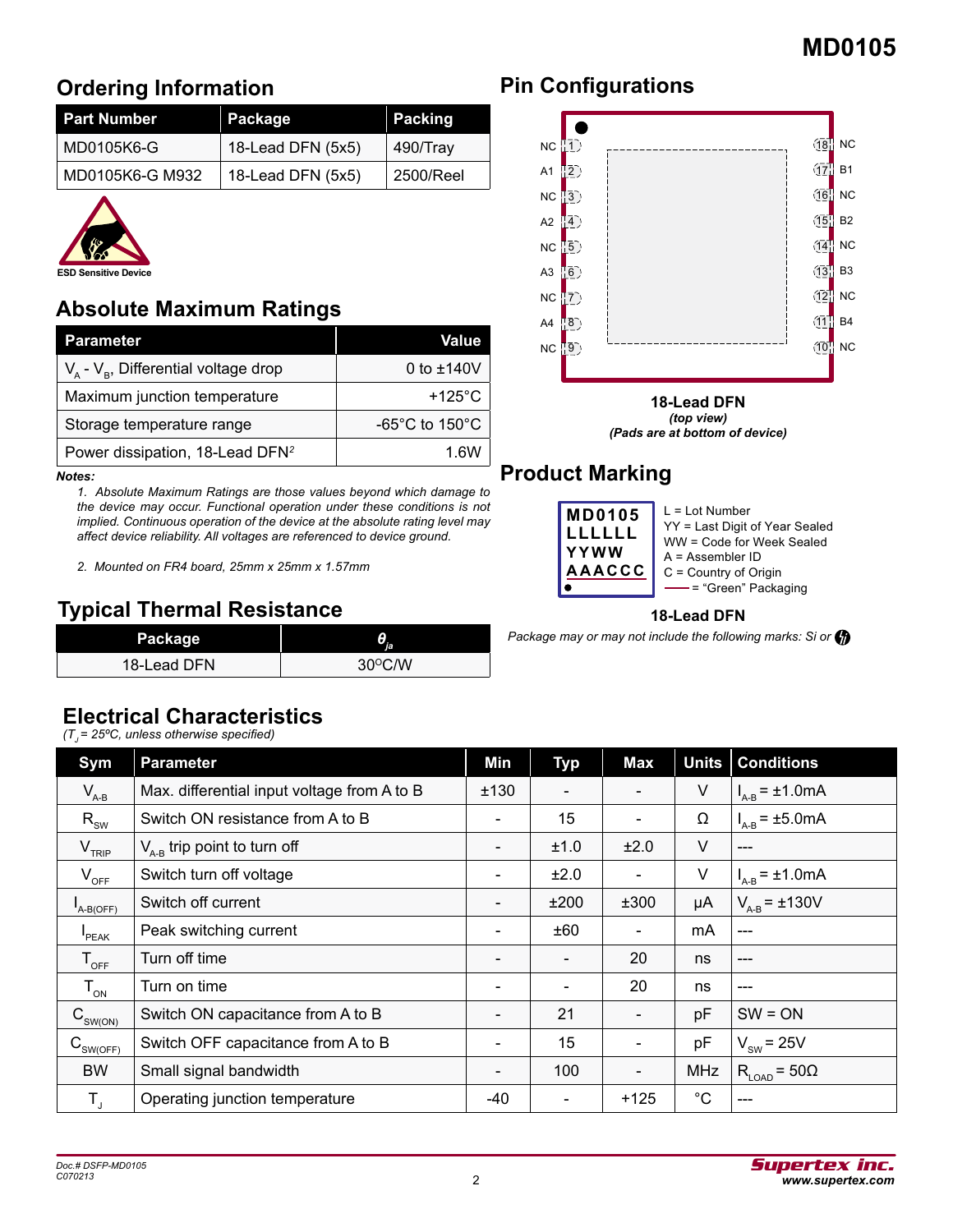### **Block Diagram**



## **Functional Description**

The Supertex MD0105 can be considered as a normally closed switch controlled by a switch control (please refer to the block diagram). The switch control monitors the voltage drop across terminals A and B. If the voltage difference is greater than ±2.0V, the T/R switch will start to open. Once in the open state, there is a small amount of current flowing through the T/R switch, 200µA, to detect if the high voltage is still present or not.

The T/R switch will not close until the voltage across terminal A and B drops below ±2.0V. A pair of back-to-back diodes from the receive side of the switch to ground is needed to complete the circuit and to allow the initial peak current (about 60mA) to flow through the switch so it can drop ±2.0V. If the diodes are not present, then there is no current path

and the voltage drop across terminal A and B will be less than ±2.0V, so the switch will remain in the closed position.

The MD0105 does not require any power supply. There are only two active pins; one connects to the transmitter side, one connects to the receiver side.

#### **On Resistance**

When the voltage across terminals A and B are below ±2.0V, the switch is in the receive mode and the  $R_{\text{OM}}$  is typically 15Ω. Once the voltage across the terminals A and B is greater than ±2.0V, the switch is in the transmit mode and blocking the high voltage pulses from passing through to the receiver and damaging it.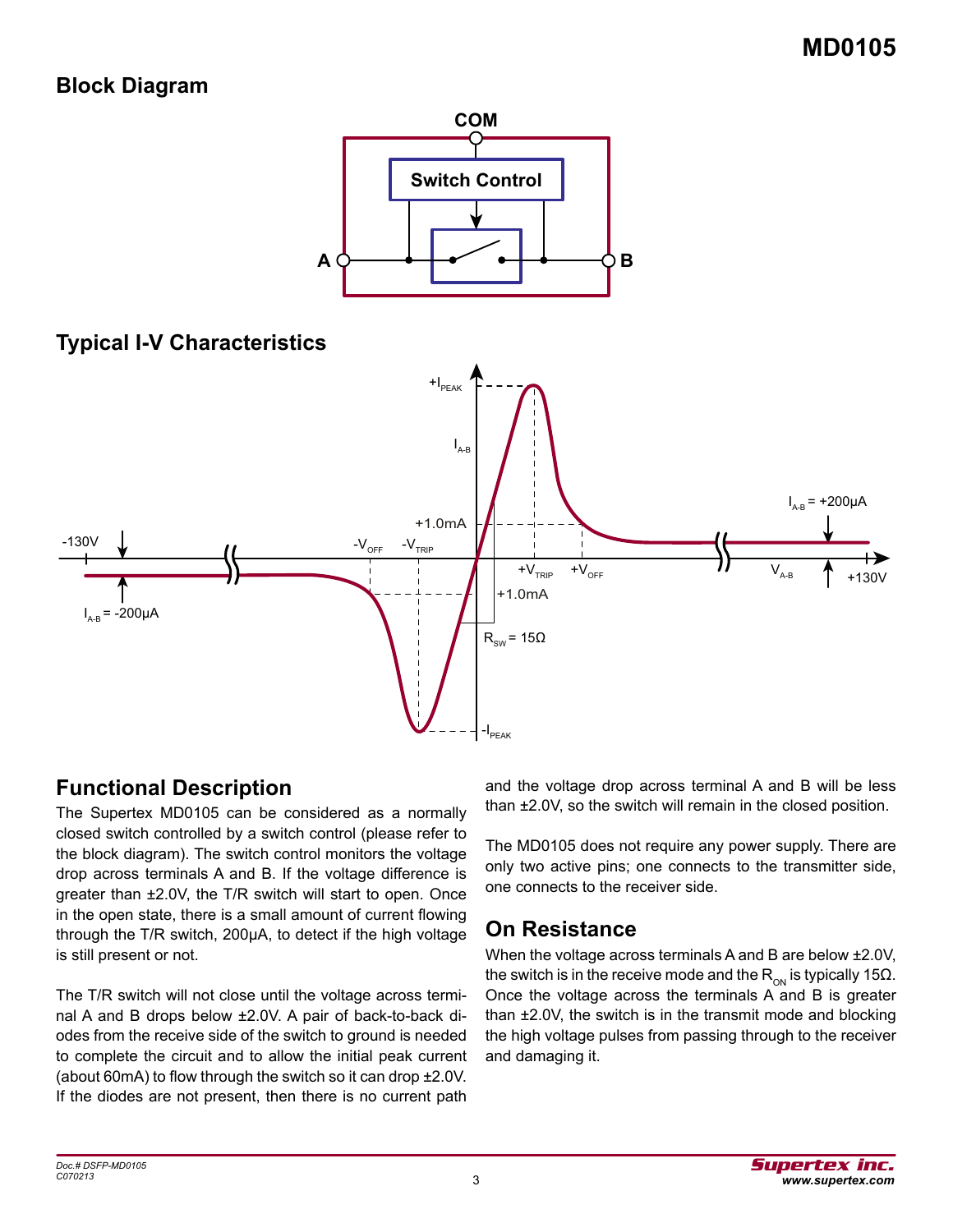## **Switch Capacitance**

The typical switch On capacitance  $(C_{\text{SW(ON)}})$  is 21pF. This is measured from A to B when the switch is ON. The switch OFF capacitance is a function of the voltage across the T/R switch. The  $C_{\text{SW(OFF)}}$  is about 12 to 19 pF for 10V to 130V of the transmit voltage.

# **T<sub>ON</sub>** and T<sub>OFF</sub> Time

The T<sub>ON</sub> and T<sub>OFF</sub> of the MD0105 are less than 20ns, which provide a fast switch between the transmit mode and the receive mode. The  $T_{ON}$  and  $T_{OFF}$  are input rise/fall time dependent. The T/R switch turns ON and OFF faster when the rise and fall times of the transmit pulse are faster. On the other hand, the switch turns ON and OFF slower if the rise and fall times of the transmit pulse are slower.

| Pad | <b>Name</b> | <b>Description</b>     |
|-----|-------------|------------------------|
| 1   | NC.         | No internal connection |
| 2   | A1          | Switch terminal A1     |
| 3   | NC.         | No internal connection |
| 4   | A2          | Switch terminal A2     |
| 5   | NC.         | No internal connection |
| 6   | A3          | Switch terminal A3     |
| 7   | NC.         | No internal connection |
| 8   | A4          | Switch terminal A4     |
| 9   | <b>NC</b>   | No internal connection |

| Pad        | <b>Name</b>    | <b>Description</b>     |
|------------|----------------|------------------------|
| 10         | N <sub>C</sub> | No internal connection |
| 11         | B4             | Switch terminal B4     |
| 12         | <b>NC</b>      | No internal connection |
| 13         | B3             | Switch terminal B3     |
| 14         | NC.            | No internal connection |
| 15         | B <sub>2</sub> | Switch terminal B2     |
| 16         | NC.            | No internal connection |
| 17         | B1             | Switch terminal B1     |
| 18         | NC.            | No internal connection |
| Center Tab |                | Connect to ground      |

#### **Pin Description**